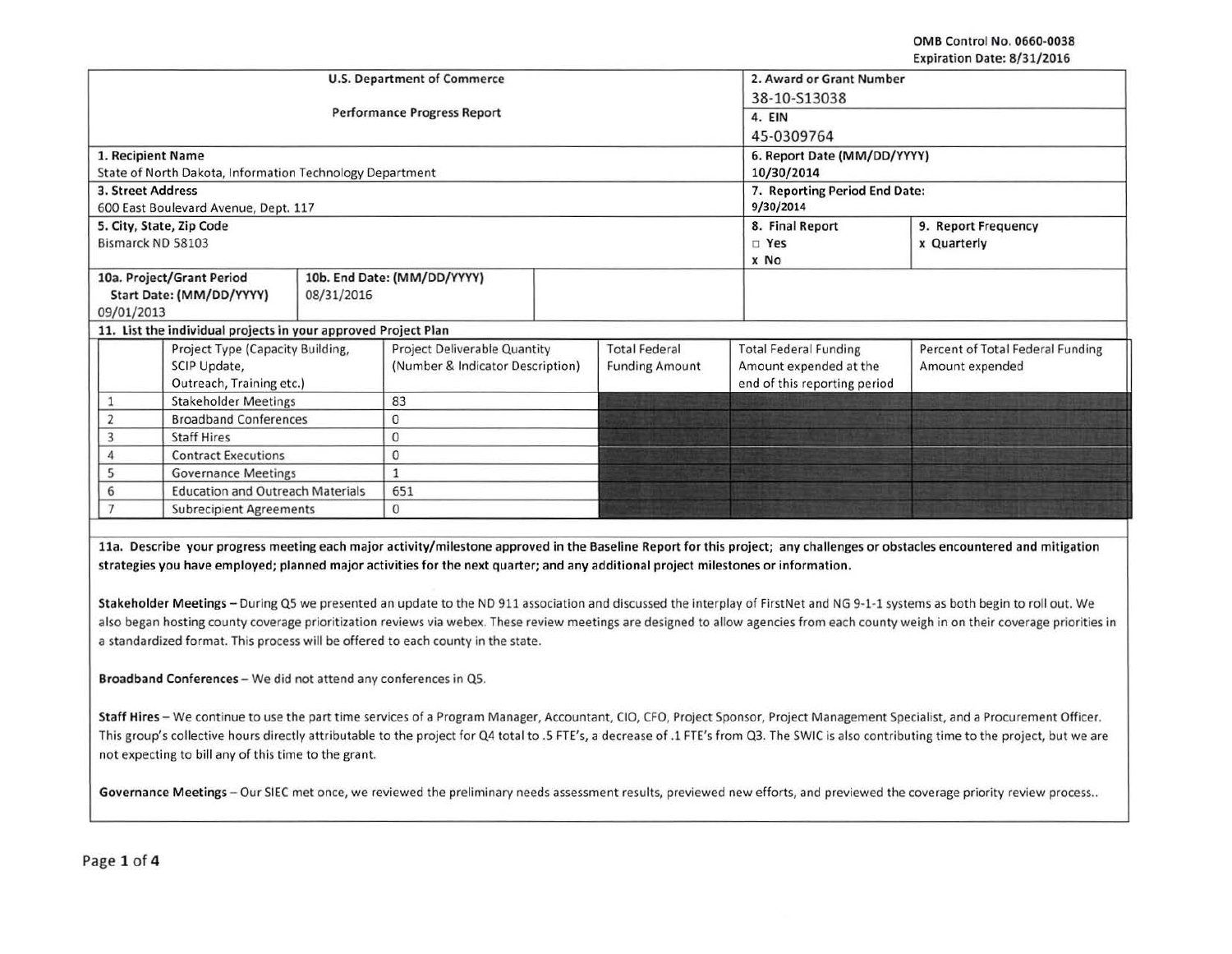Our governance rewview is in near final form - awaiting one final stakeholder interview. Following that, we will distribute it to the SIEC and other stakeholders before deciding on a couse of action.

Education and Outreach Materials - Our website saw 373 hits during Q5. We also distributed 278 electronic copies of our SLIGP newsletter, in conjuction with a needs assessment survey.

11b. If the project team anticipates requesting any changes to the approved Baseline Report in the next quarter, describe those below. Note that any substantive changes to the Baseline Report must be approved by the Department of Commerce before implementation.

N/A

llc. Provide any other information that would be useful to NTIA as it assesses this project's progress.

Individual staff FTE calculations will vary each quarter, with some support staff not always contributing each quarter, though they still remain a part of the team.

lld. Describe any success stories or best practices you have identified. Please be as specific as possible. I

Our coverage priority review meetings have gone very well. The format has proven to be very productive, generating a lot of stakeholder feedback.

12. Personnel

12a. If the project is not fully staffed, describe how any lack of staffing may impact the project's time line and when the project will be fully staffed.

The project is fully staffed, individual times will vary by quarter.

12b. Staffing Table

| <b>Job Title</b>                     | FTE % | Project(s) Assigned                                                     | Change    |  |
|--------------------------------------|-------|-------------------------------------------------------------------------|-----------|--|
| Program Manager                      | 47    | Development of program activities and oversight of Subcontractors       | No Change |  |
| Project Sponsor                      |       | Oversight of Program Manager and Subrecipient, steering of project      | No Change |  |
| CIO                                  |       | Oversight of project, interface with Governor's Office                  | No Change |  |
| CFO                                  |       | Oversight of financial planning, tracking, and reporting practices      | No Change |  |
| Accountant                           | υ     | Execution of financial tracking, and reporting practices                | No Change |  |
| <b>Project Management Specialist</b> |       | Development of project management methodology                           | No Change |  |
| <b>Procurement Officer</b>           |       | Develop, implement, and oversight of contract for subrecipient services | No Change |  |

13. Subcontracts (Vendors and/or Subrecipients)

13a. Subcontracts Table - Include all subcontractors. The totals from this table must equal the "Subcontracts Total" in Question 14f. -------- -- --------